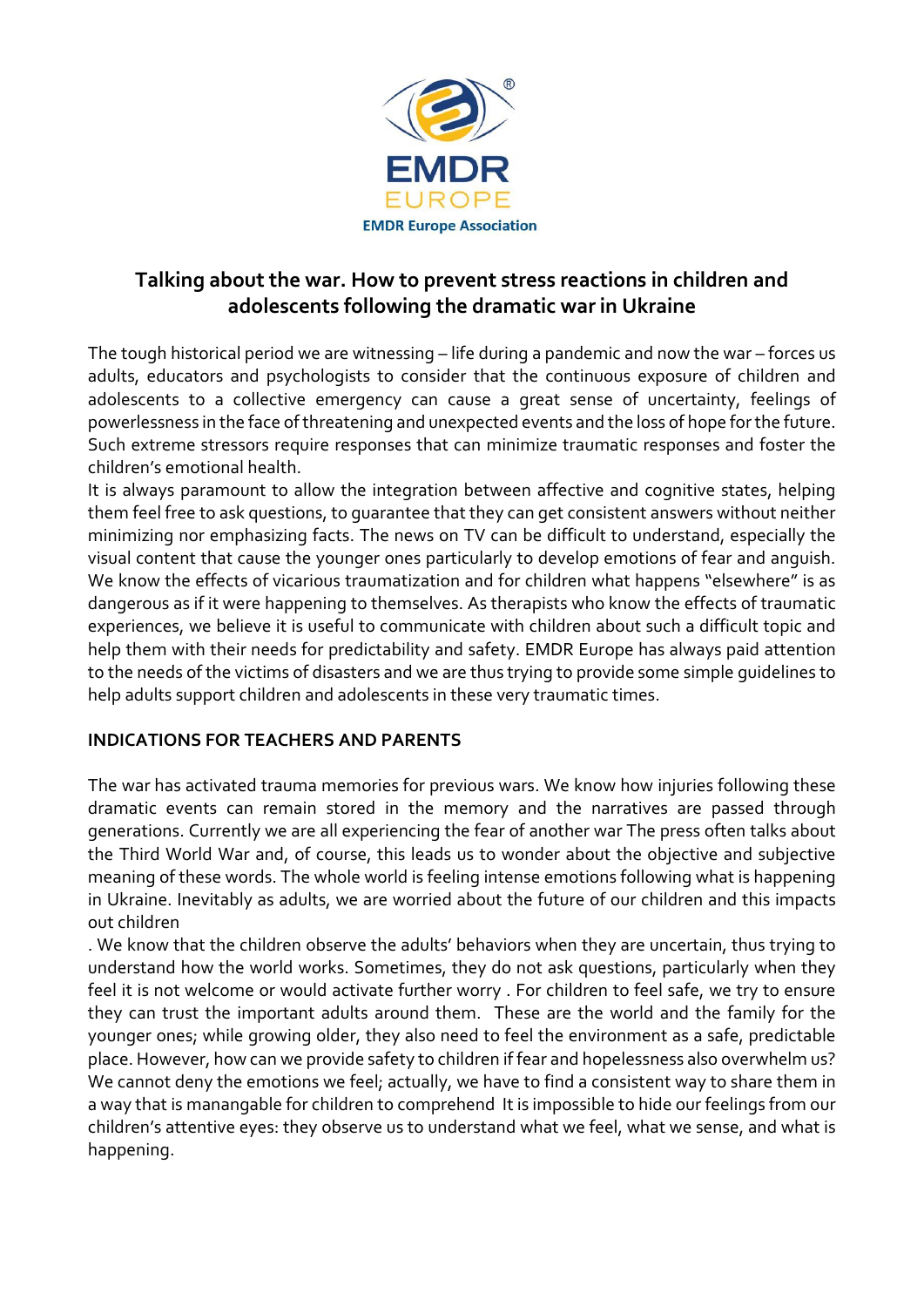### **USEFUL INDICATIONS FOR PARENTS AND TEACHERS**

#### **Let's observe their behaviors**

Children show whatever they do not say: with their behavior, play and small somatic symptoms, like tummy ache, head ache and excessive fatigue. They may have more difficulties to separate from their reference adults, and they can have difficulties in concentrating at school and thus suffer a temporary drop in their school performance. Pre-school children could play the war or refer to the facts that have happened during the day and unexpectedly ask questions that appear to be out of context. Children might even play violent games and play the "villain": at evolutionary level, winning over the weakest provides higher guarantees for survival and the little ones activate more archaic defense systems: as a sign of their fear to be vulnerable and exposed, they might express more anger than fear. Do not judge them but tell them that maybe they are behaving like that only because of fear and worry.

### **Allow children to ask questions**

Adults are often worried when children start asking questions. They do not always have all the answers; hence, they try to avoid all the topics related to critical events in the hope that the child does not suffer. Often the little ones are kept away from traumatic events, without considering that they may be absorbing details even when they are apparently distracted. The news from the media, quiet conversations at home, their parents' worried faces are already a form of communication. We can help children ask what they want to know and be aware that we can tell them we do not have all the answers. Minimizing, telling them that the war is far away and that we are safe may be halftrue. When a child asks, let's try to provide understandable age-related answers. Give them words to organize the events and help them express their emotions and anxieties, their fears and their concerns The children's ability to feel sad for their peers is however one of the first forms of empathy. However, it would be appropriate to decide what to show them, and what is better to avoid at their age. We can watch the TV news together and comment what is happening, thus giving them the possibility to ask questions and to get answers. It is not required to expose children to all the news and images; however, if you are used to watching the news together you should continue in the same way because changing your habits would make them feel even more scared. Children should not be exposed to such images when they are alone as this could be damaging for their age.

If the child does not ask any questions, let's ask a few ourselves. Saying, "*What do you think/feel?* What would you like to know? How are you feeling? What do you know? Have you talked about this at *school?*" This is an excellent way to show that the child can ask us about what is happening and find a safe, attentive listener. .

#### **Provide possible answers**

You might not be able to answer the children's questions; thus, it could be positive to look for news together, to discuss age appropriate facts, to ask them what they know and think about what is happening. Children have their own ideas and sometimes they are right; hence, let's not waste the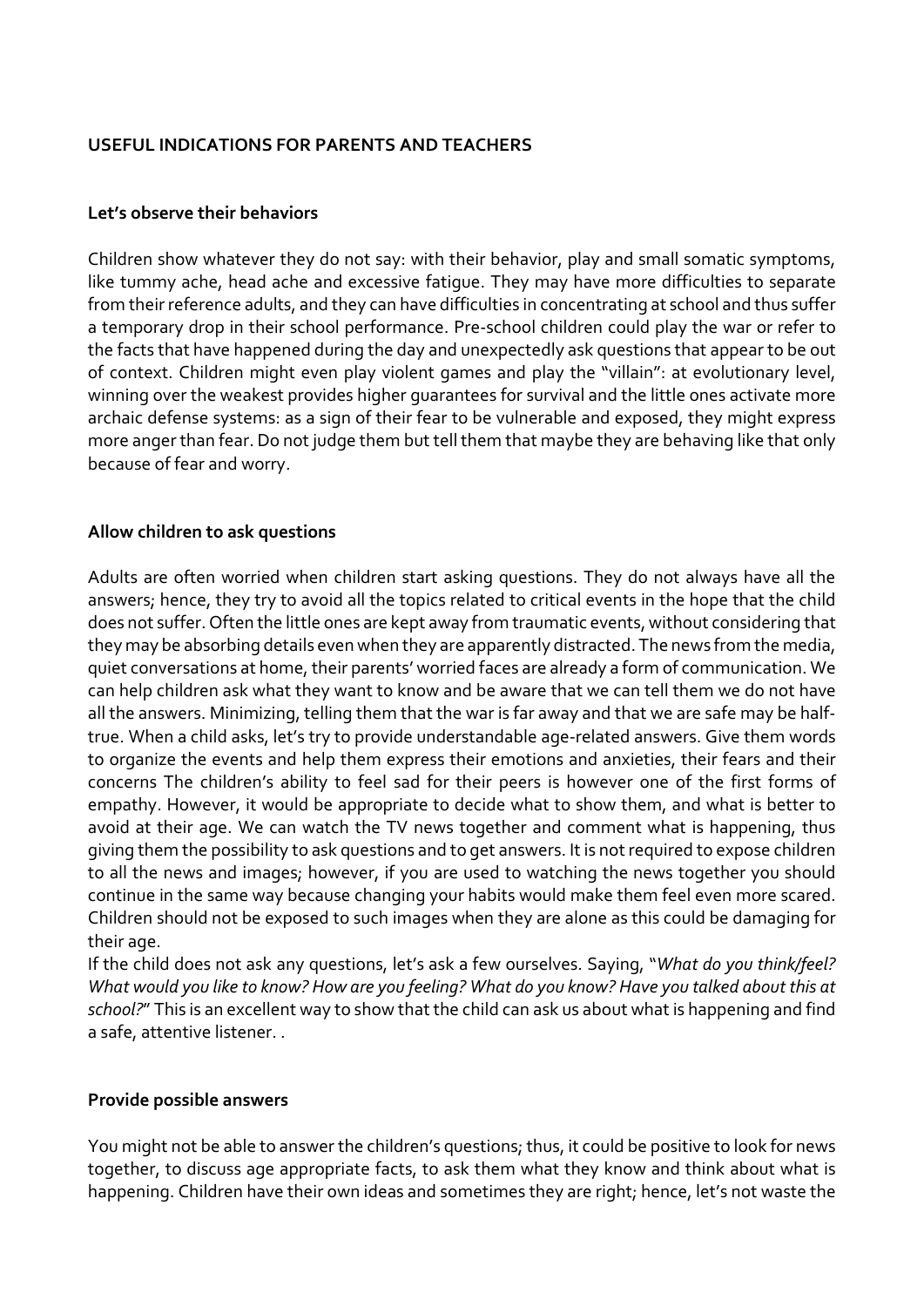opportunity to learn from them too. When providing answers, you must be honest. You should not give your personal opinions on what is happening; instead, it is useful for them to know facts as they are or as we assume they are.

Your answers must not aim at trying to make them stop thinking about the events. "*Play and do* not think about it; nothing bad is going to happen here. We are safe. These things always happen far away. You are a child and you should not think about these things. Children should only play and be *happy.*" These are just mild attempts at denying their fear and will result in making them feel more insecure. Children must be allowed to feel concern and to resort to an adult for a hug. Parents and teachers might only answer, "*You are right to be worried. I am worried about what is happening too.* I am so sorry for those children who are experiencing the war and I am sorry for you because you are so *little and you still have to know these terrible things".*

When providing answers, we must try to comprehend what they have already heard, the understanding they have of what they have heard and actual reality. When children are not informed correctly, they make up their own idea of things, which is often times even more dramatic and it does not correspond to reality; instead, it represents an attempt to understand the world. . Of course, trying to protect the children from information is a risk since they search for their own answers by themselves. Children, particularly in school age, can easily access the news on the internet and by talking to their peers; hence, the risk is that they lose trust in us as their reference adults, as people capable of being their safe haven where they can go and find information, reassurance or, simply, a comfortable hug. Therefore, it is paramount to tell the truth proportionally to the age and understanding of the child. Let's not trivialize what is happening. The historical moment we are experiencing is complex and children understand that. Depriving it of its due value would expose them to feeling that they do not deserve to be informed on what is happening. Even though we provide answers, they ask the same question several times, because it is hard for them to integrate details that can be very painful for them or that can trigger fear. We canrepeat the answers already given to them and possibly check that they have understood. If there is something they do not understand, we shall try to find a simpler way to present the information.

### **Find a way to soothe them**

When talking to children about the events we are currently experiencing, physical proximity is paramount: keep the child close or, if he/she is very little, hold him/her in your arms, sit at their height to facilitate eye contact, speak openly about what is happening and convey a message of hope at the same time. "*Something bad is occurring, which should not happen. However, we are all* trying to stop this terrible war. The Heads of States are talking to understand how to stop this all". "It is normal for you to be worried about the war." "When you feel strange, scared, sad, or you want to say something, you can reach for help or say how you are feeling to a person you trust: mum, dad or *your teachers*".

Sometimes there are no solutions to the things related to these big events; however, something always works: a hug, a caress, physical proximity and the possibility to speak out what you are feeling. The words "I understand it, I feel it, I am sorry, I feel that way too, I am sorry too, I am also *worried and sad about what is happening. But I feel hopeful because most people want peace and many people have fought for thisfundamental right, which cannot and must not get lost"."Yet, it can* happen – just like now – that some states do not respect this fundamental human right to live safely and in peace, to be entitled to be free to express their opinions. You know, unfortunately these rights *are not alwaysrespected. However, I can guarantee that the world is aware of what is happening and everyone is doing his/her best for the world to be a safe place again".*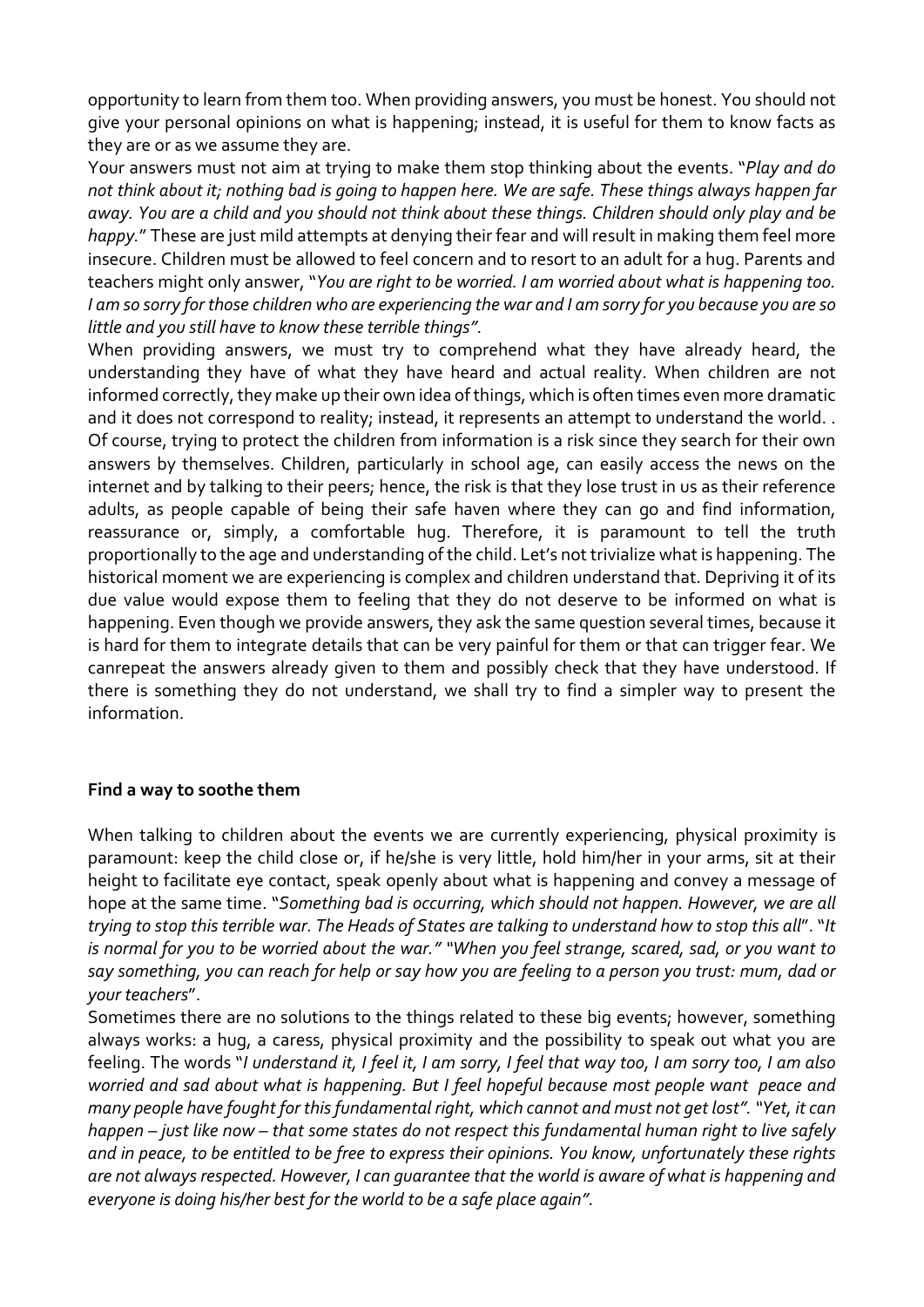# **TALKING TO CHILDREN**

#### **At the nursery school**

If children show an interest in talking about the subject or if you notice any changes in their way to be at school, in their relationship to others or in their way of playing (they play the war, they call each other the names of the protagonists of this war, or refer to Russia or Ukraine in their games), you should talk about it. Provide information, possibly without any interpretations but giving facts. Direct the conversation by asking them questions to foster dialogue and facilitate learning too:"*Do* you know what the word war means? Do you know where Russia and Ukraine are located?" "In your opinion, why do men make war? What would you tell a child who lives in those areas? What can we do *to live in peace?"*

These questions aim at fostering the expression of their emotions and at organizing their interpretation of facts in a better way, too.

### **At the elementary school**

Between age 9 and 12, children are more actively interested in the news and they may have quite clear concepts of what a nation is and where Russia and Ukraine are located. However, it is also important with this age range to foster a discussion free from any subjective contents and factual interpretations.Research can be conducted about geographical information, to help them know the populations of the states at war, learn the history of previous wars, and consider – depending on their age – what facts their parents or grandparents have narrated to them about previous wars and what behaviors we could enact to foster the dialogue between different cultures and geographical origins. Help them understand the concept of peace, armistice and conflict management using examples from their own life.

Since the evening of February 22 and for many days thereafter, TV, radio and the internet have been *talking aboutthe terrible violence in Ukraine and disseminating constant news about how the situation* is evolving in these countries. All heads of states are trying to find an agreement and to stop the war. *They are doing their best to protect the population and implement safety measures. However, notwithstanding their commitment, a long time will be required before this ends and peace can be* reinstated. We cannot always do a lot as people. We can talk about it, trying to understand how we *feel, what we feel for the people who are experiencing this dramatic event. Talking is very important.* It allows us to feel lighter afterwards. You may have seen images on television, which have upset you and maybe you can stop thinking about them. In this case, telling the way you feel when you think about what has happened is a good way to feel less alone. When we talk with other people about the things that worry or upset us, often times we feel better then. Hence, the worrying thoughts go away *or become less worrying at least*."